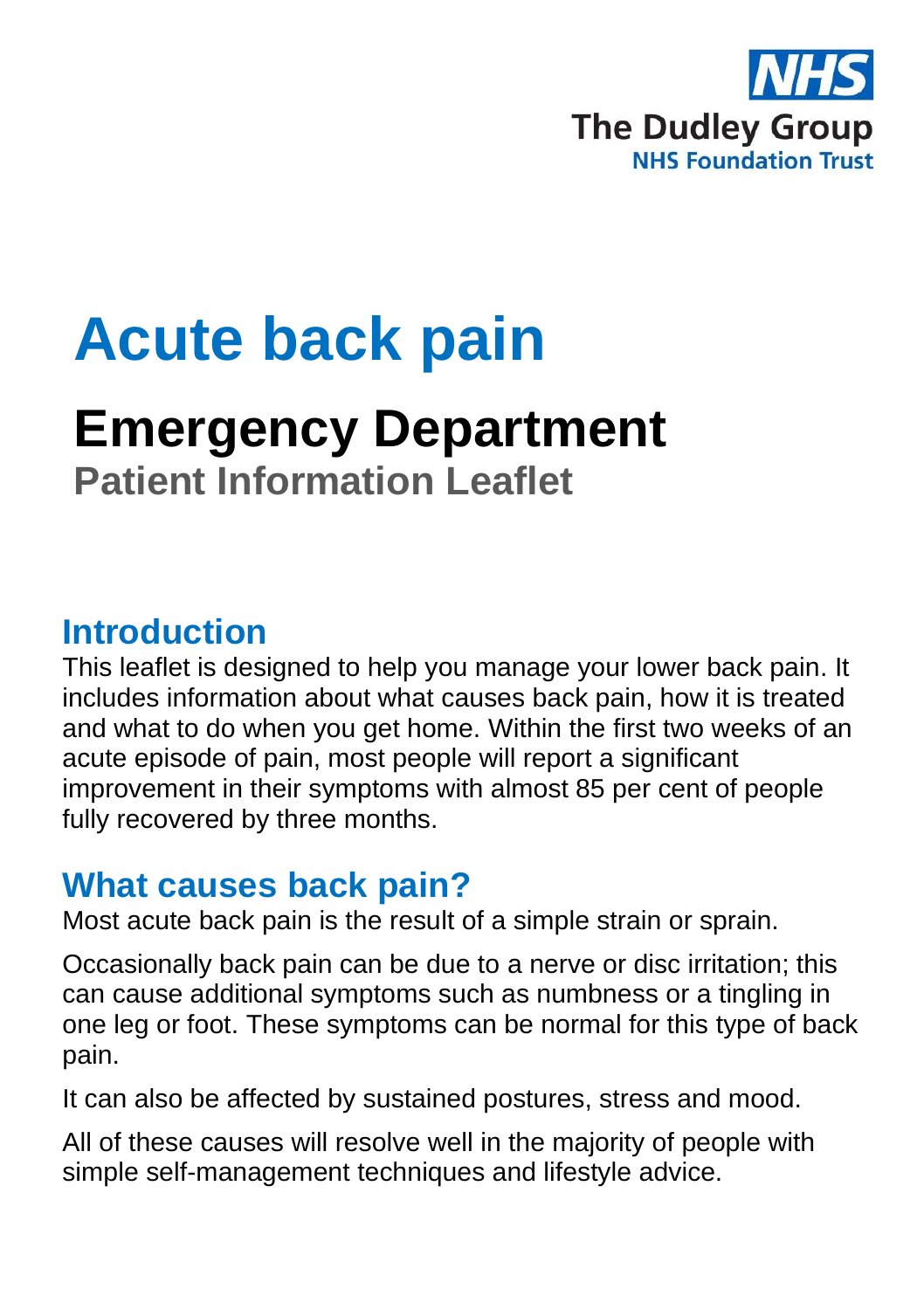## **How is back pain treated?**

The following tips may help reduce your backache and speed up your recovery:

- Most back pain will resolve by remaining active and completing your daily activities. It is likely that resting for long periods could increase your muscle stiffness, making movement harder when you start again.
- Try exercises and stretches for back pain. Other activities such as walking, swimming, yoga and pilates may also help.
- Use hot or cold compression packs for short-term relief which you can buy from a pharmacy. Using a hot water bottle and a bag of frozen vegetables wrapped in a cloth will work just as well.
- You can take painkillers such as paracetamol or ibuprofen, if you can take them (always read the label; do not exceed the recommended dose). Please consult your clinician or a pharmacist if you are unsure about what to use.

#### **Only a small percentage of those who have a back injury will go on to develop long lasting symptoms and require ongoing treatment.**

## **What can I do to help myself?**

- Do regular back exercises and stretches.
- Stay active.
- Avoid sitting for too long when driving or at work.
- Change your posture often when completing daily activities.
- There is no perfect sleeping position, ensure that you feel supported by your mattress and pillows.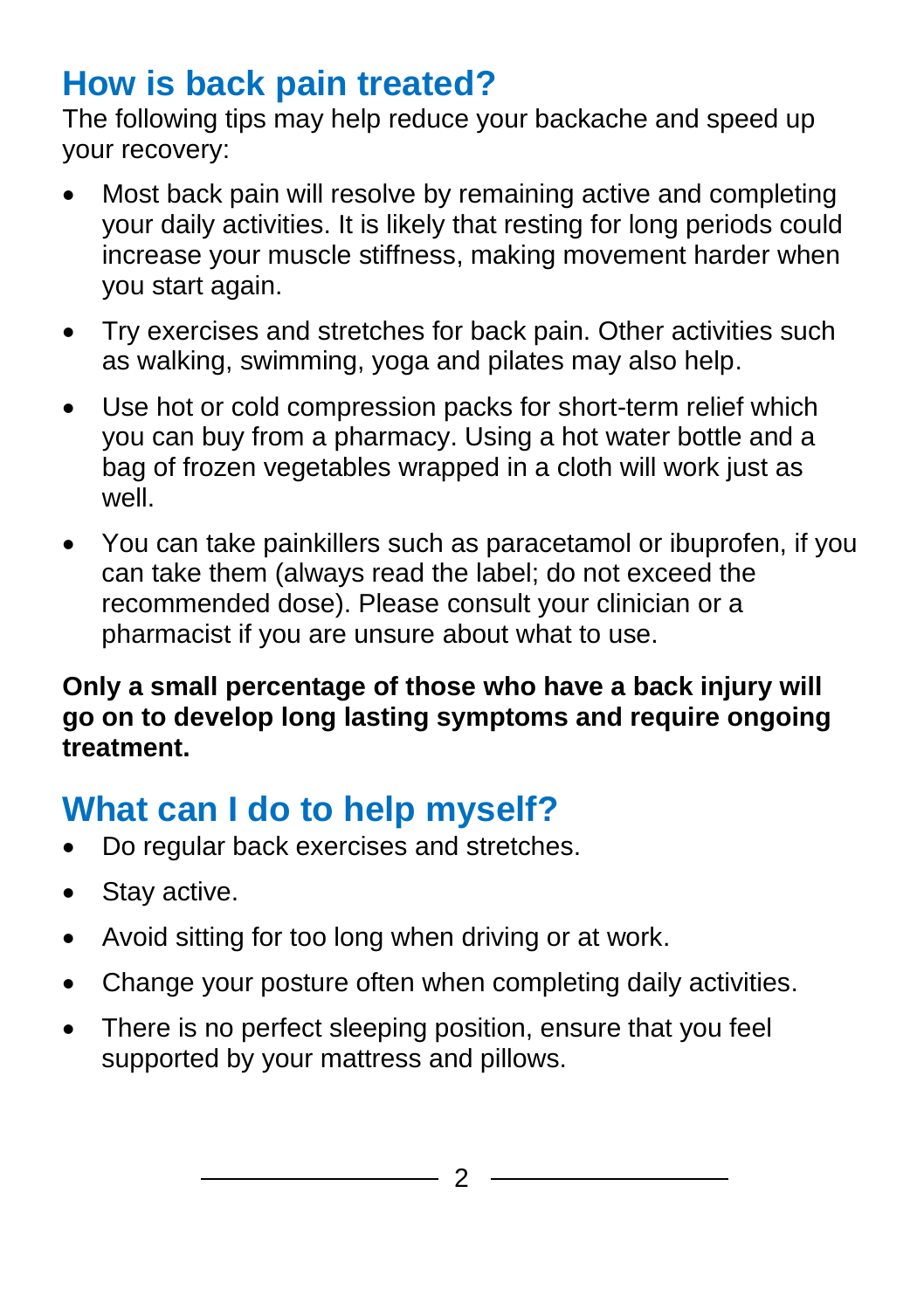- Lose weight if you are overweight by eating a healthy diet and doing regular exercise. Being overweight can increase your risk of developing back pain.
- Below are some examples of exercises that may help to reduce pain in the acute stages:



#### **1. Prone trunk extension on forearms**

Lie on your stomach with your forearms under your shoulders.

Push your chest up with your forearms, extending in the lower back.

Keep your hips pressed in to the floor and your legs straight.

#### **2. Lower trunk rotation**

Lie on your back with your knees bent and your feet flat on the floor.

Extend your arms out to the sides and keep your shoulders on the mat at all times.

Keeping your knees together, drop them down to one side, rotating your torso.

Return to the starting position and allow your knees to fall to the opposite side.

Only drop your knees as far as you go comfortably.

You may want to hold the stretch on each side.



3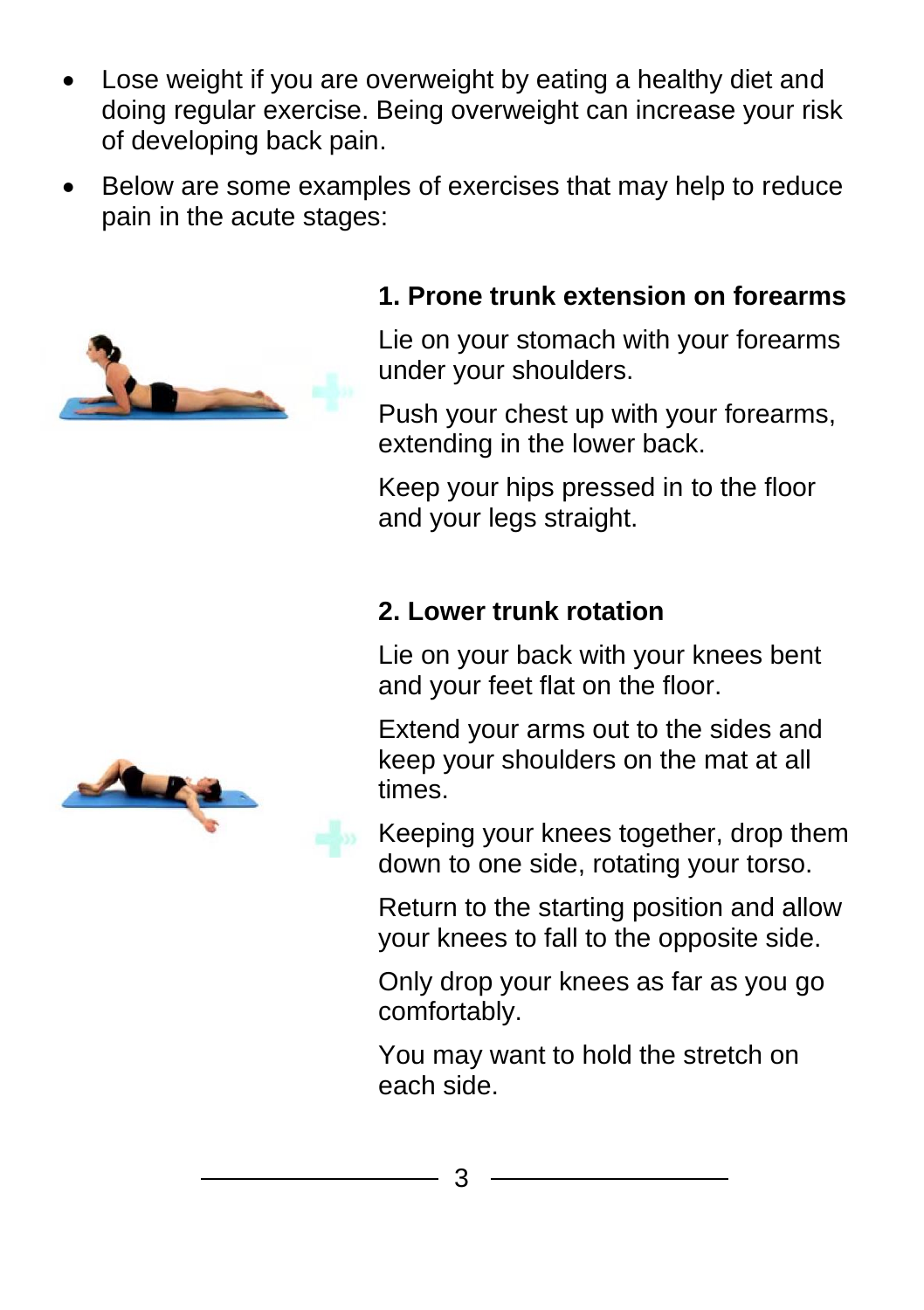

#### **3. Supine knee hugs**

Lie on your back.

Draw one foot up and then the other.

Bring one knee in towards your chest and then the other, using your hands for assistance to curl yourself in to a ball.

#### **4. Sitting pelvic tilts**

Sit upright in a chair with your weight through your seat bones.

Move forwards so your back is away from the back of the chair.

Separate your feet and knees and place both hands on top of your knees.

From this position, slowly roll back slumping your weight through your tail bone.

Your shoulders will round but keep your gaze straight ahead.

Roll forwards again on to your sitting bones, opening up the chest and shoulders as you go.

Repeat this cycle at a steady pace.

#### **Images and information taken from Physitrack®**

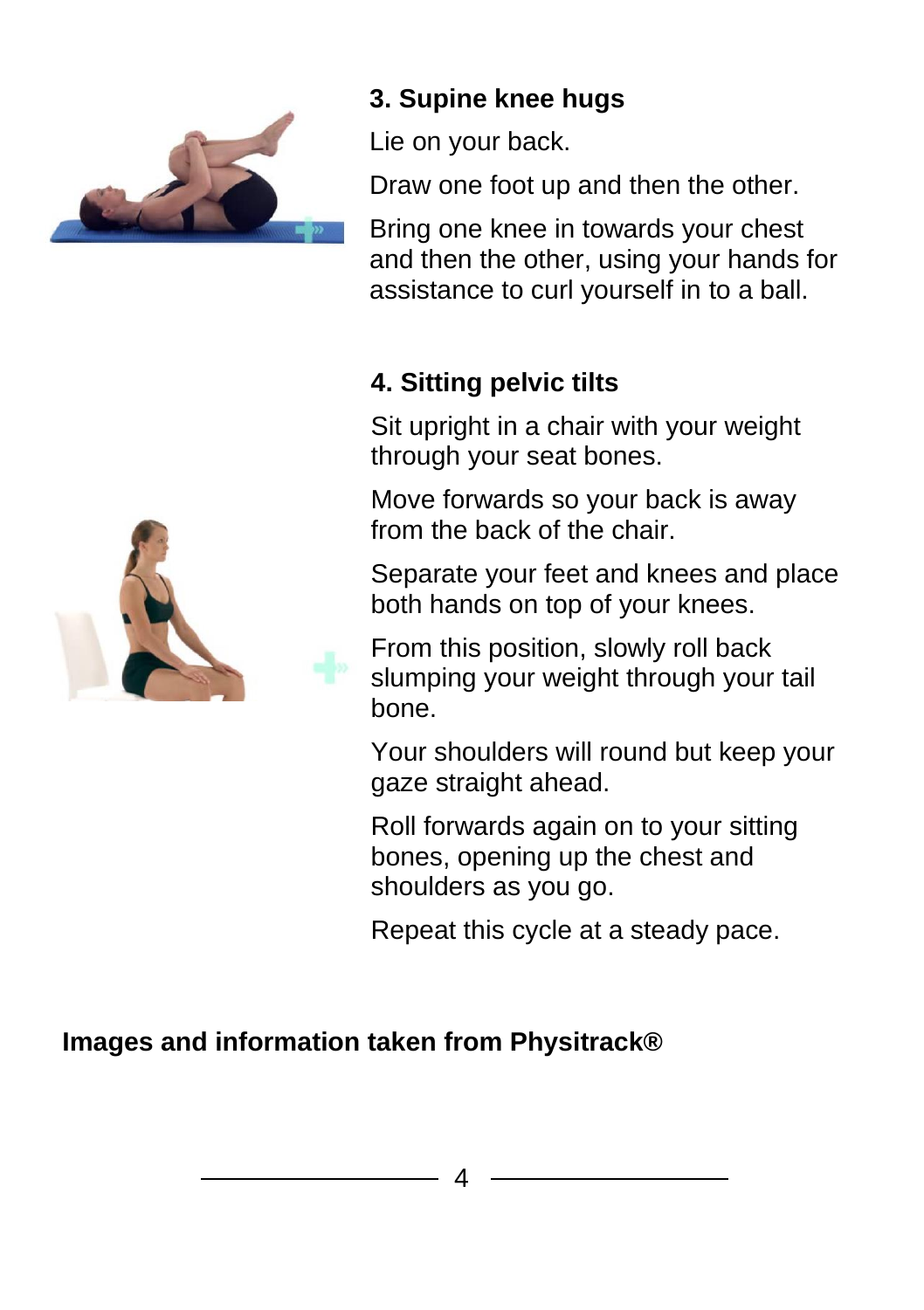## **Seek help immediately**

Seek immediate help from the Emergency Department if you develop any of the following:

- A recent onset of significant pain and / or a feeling of pins and needles / numbness in **both legs**.
- Loss of feeling / pins and needles between your inner thighs or genitals.
- Numbness in or around your back passage or buttocks.
- Altered feeling when using toilet paper to wipe yourself.
- Increasing difficulty when you try to urinate.
- Increasing difficulty when you try to stop or control your flow of urine.
- Loss of sensation when you pass urine.
- Leaking of urine or recent use of pads.
- Not knowing when your bladder is either empty or full.
- Inability to stop a bowel motion or leaking.
- Loss of sensation when you pass a bowel motion.
- Change in ability to achieve an erection or ejaculate.
- Loss of sensation in genitals during sexual intercourse.

These symptoms could be signs of cauda equina syndrome. This is a rare but serious condition, requiring early medical intervention.

## **Follow-up care**

You should not usually need any follow-up care. However, if you have queries or concerns when you get home, please contact your GP or NHS 111.

5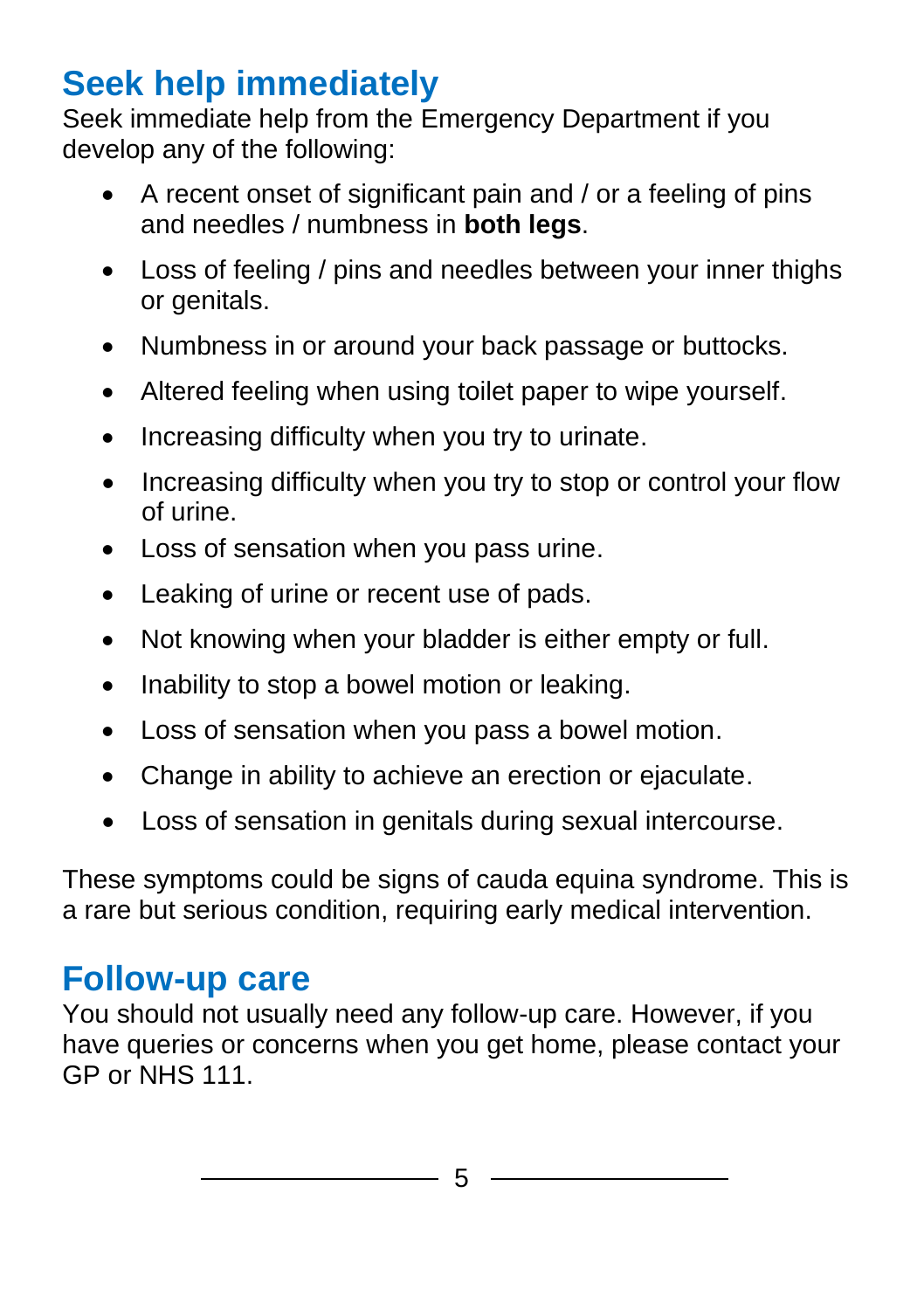More information is available at:

[www.csp.org.uk/yourback](http://www.csp.org.uk/yourback)

[https://patient.info](https://patient.info/) – bones / joints / muscles – information on back and spine pain.

## **Can I find out more?**

You can find out more from the following weblink:

#### **NHS Choices**

<http://www.nhs.uk/Conditions/Back-pain/Pages/Introduction.aspx>

If you have any questions, or if there is anything you do not understand about this leaflet, please speak to one of our nurses. If you need help when you return home, please contact your GP.

#### **This leaflet can be downloaded or printed from:** http://dgft.nhs.uk/services-and-wards/accident-emergency/

If you have any feedback on this patient information leaflet, please email dgft.patient.information@nhs.net